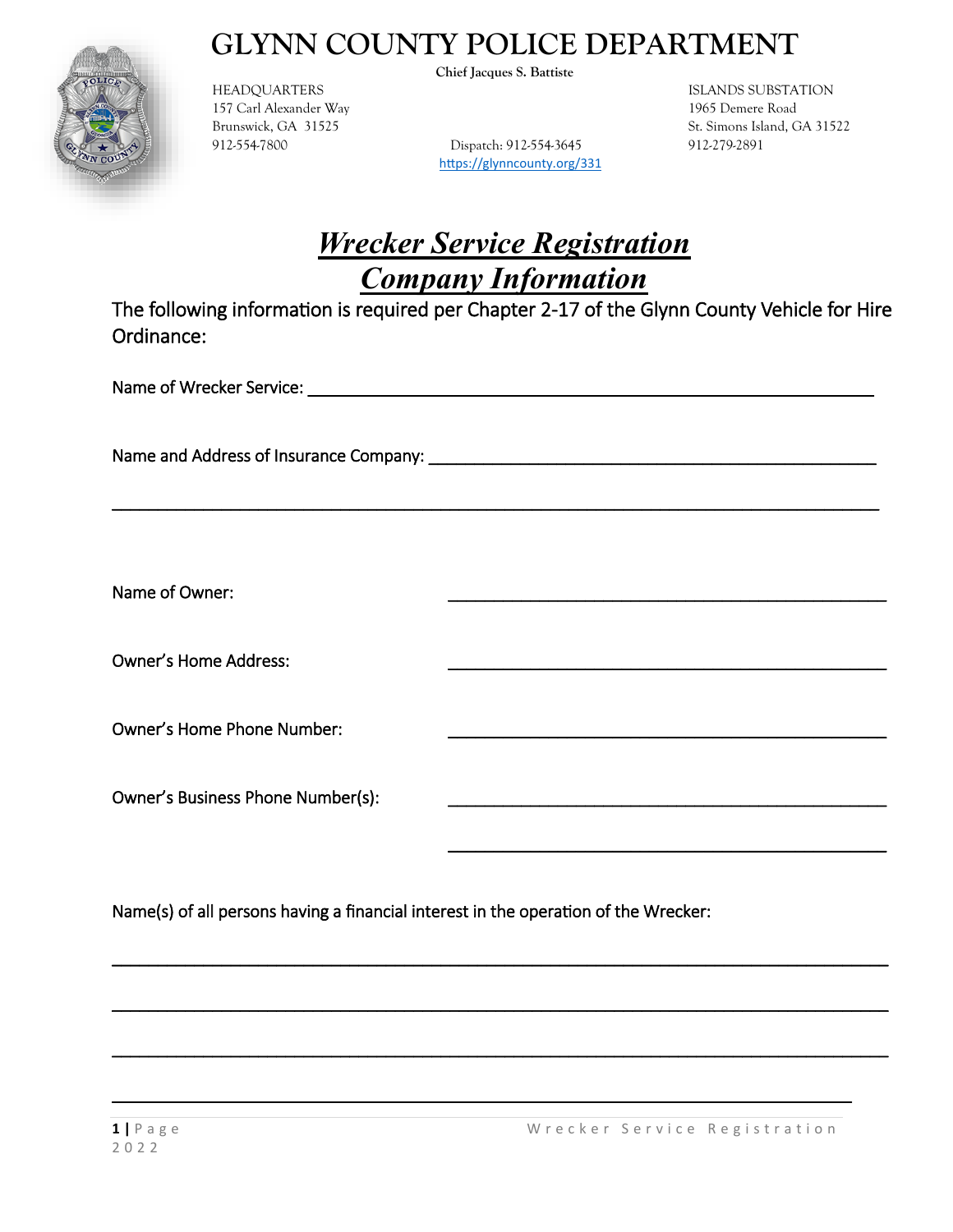

157 Carl Alexander Way 1965 Demere Road

**Chief Jacques S. Battiste** 

912-554-7800 Dispatch: 912-554-3645 912-279-2891 https://glynncounty.org/331

**ISLANDS SUBSTATION Brunswick, GA 31525** St. Simons Island, GA 31522

### *DRIVER INFORMATION*

| Authorized Wrecker Operator Information:        |  |
|-------------------------------------------------|--|
|                                                 |  |
|                                                 |  |
|                                                 |  |
|                                                 |  |
| Authorized Wrecker Operator Information:        |  |
|                                                 |  |
|                                                 |  |
|                                                 |  |
|                                                 |  |
| <b>Authorized Wrecker Operator Information:</b> |  |
|                                                 |  |
|                                                 |  |
|                                                 |  |
|                                                 |  |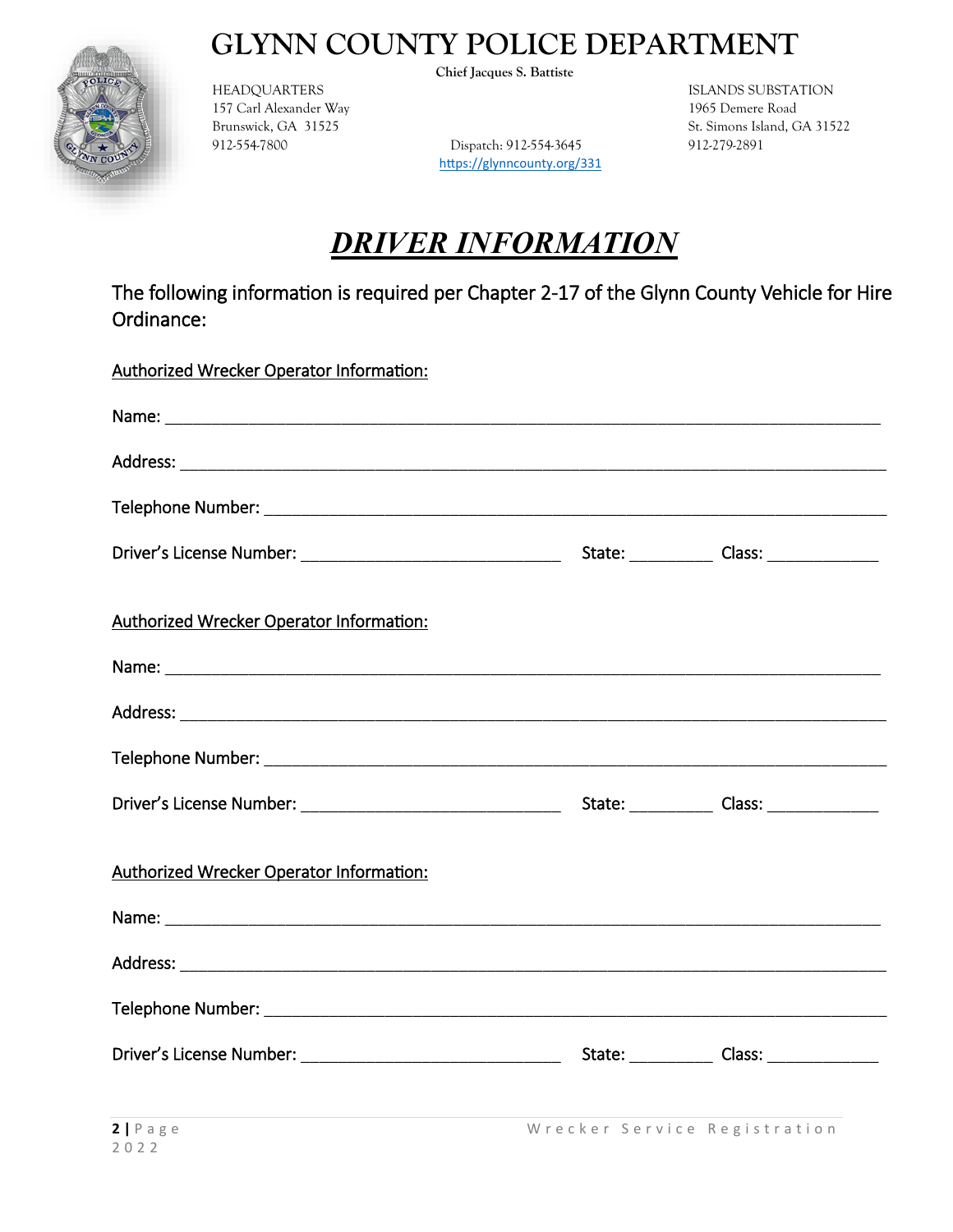

157 Carl Alexander Way 1965 Demere Road

**Chief Jacques S. Battiste** 

912-554-7800 Dispatch: 912-554-3645 912-279-2891 https://glynncounty.org/331

**ISLANDS SUBSTATION Brunswick, GA 31525** St. Simons Island, GA 31522

### *DRIVER INFORMATION*

| Authorized Wrecker Operator Information:        |  |
|-------------------------------------------------|--|
|                                                 |  |
|                                                 |  |
|                                                 |  |
|                                                 |  |
| Authorized Wrecker Operator Information:        |  |
|                                                 |  |
|                                                 |  |
|                                                 |  |
|                                                 |  |
| <b>Authorized Wrecker Operator Information:</b> |  |
|                                                 |  |
|                                                 |  |
|                                                 |  |
|                                                 |  |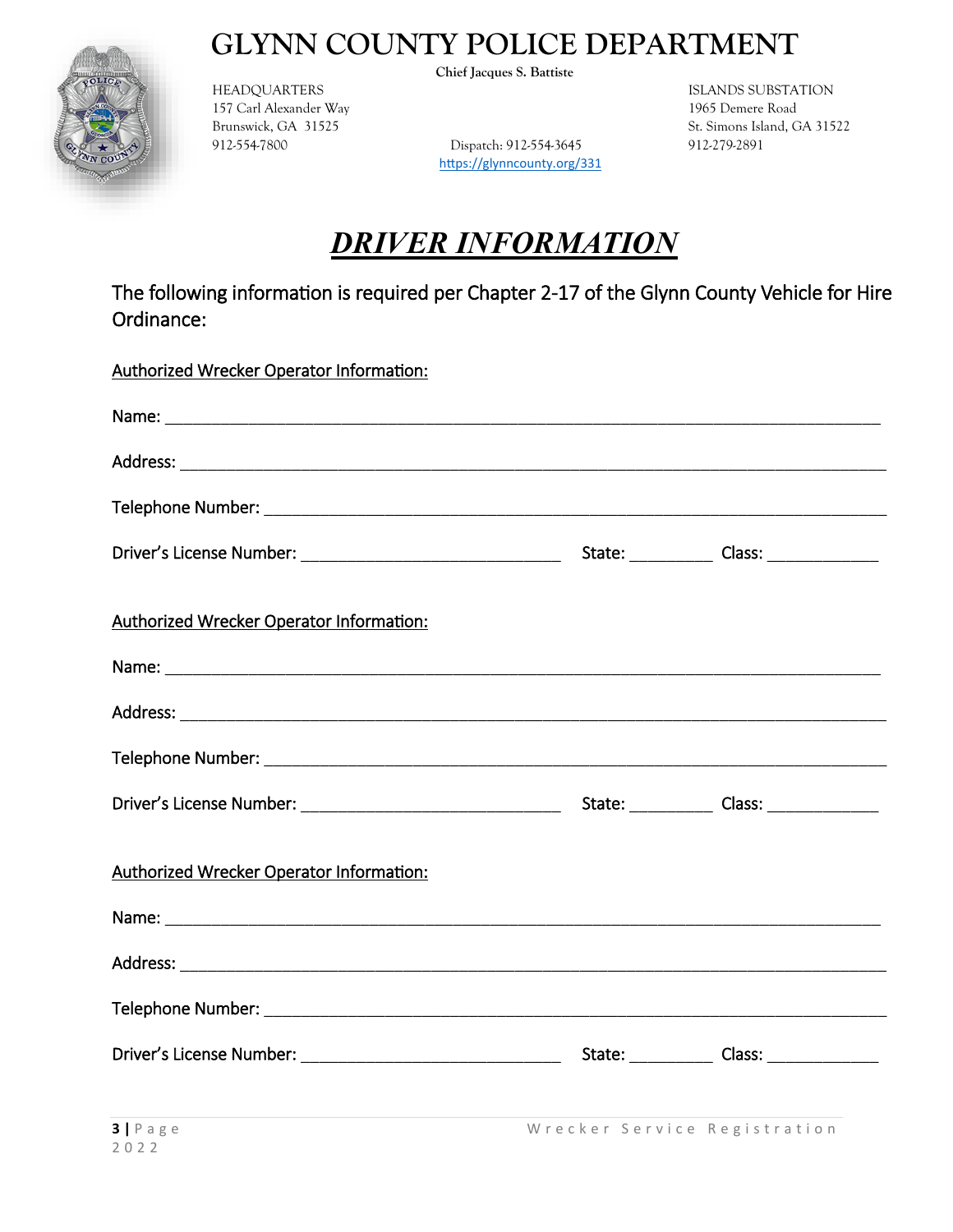

157 Carl Alexander Way 1965 Demere Road

**Chief Jacques S. Battiste** 

912-554-7800 Dispatch: 912-554-3645 912-279-2891 https://glynncounty.org/331

**ISLANDS SUBSTATION Brunswick, GA 31525** St. Simons Island, GA 31522

# *VEHICLE INFORMATION*

| Wrecker Vehicle Information: |  |
|------------------------------|--|
|                              |  |
|                              |  |
|                              |  |
|                              |  |
| Wrecker Vehicle Information: |  |
|                              |  |
|                              |  |
|                              |  |
|                              |  |
| Wrecker Vehicle Information: |  |
|                              |  |
|                              |  |
|                              |  |
|                              |  |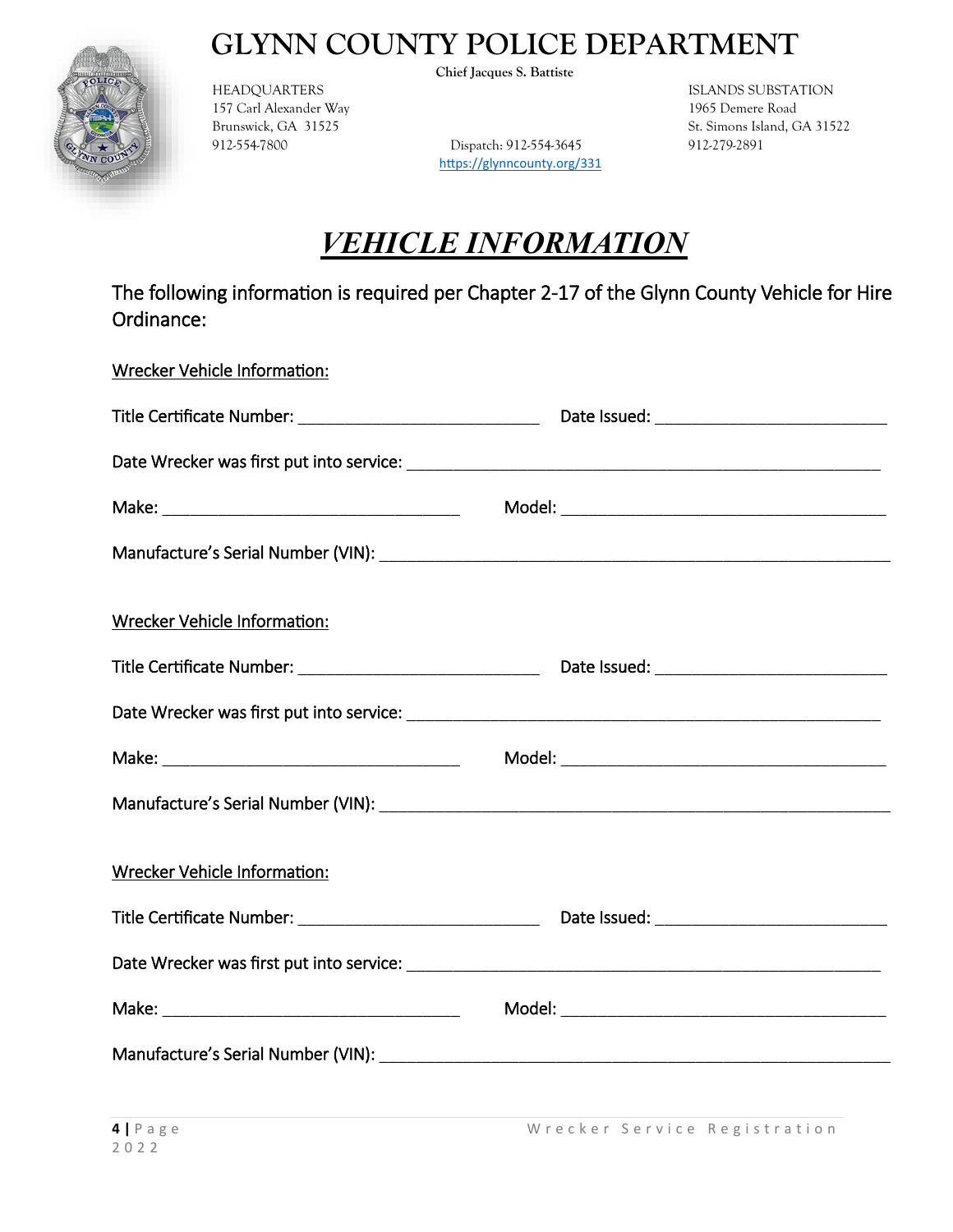

157 Carl Alexander Way 1965 Demere Road

**Chief Jacques S. Battiste** 

912-554-7800 Dispatch: 912-554-3645 912-279-2891 https://glynncounty.org/331

**ISLANDS SUBSTATION Brunswick, GA 31525** St. Simons Island, GA 31522

# *VEHICLE INFORMATION*

| Wrecker Vehicle Information:        |  |
|-------------------------------------|--|
|                                     |  |
|                                     |  |
|                                     |  |
|                                     |  |
| <b>Wrecker Vehicle Information:</b> |  |
|                                     |  |
|                                     |  |
|                                     |  |
|                                     |  |
| Wrecker Vehicle Information:        |  |
|                                     |  |
|                                     |  |
|                                     |  |
|                                     |  |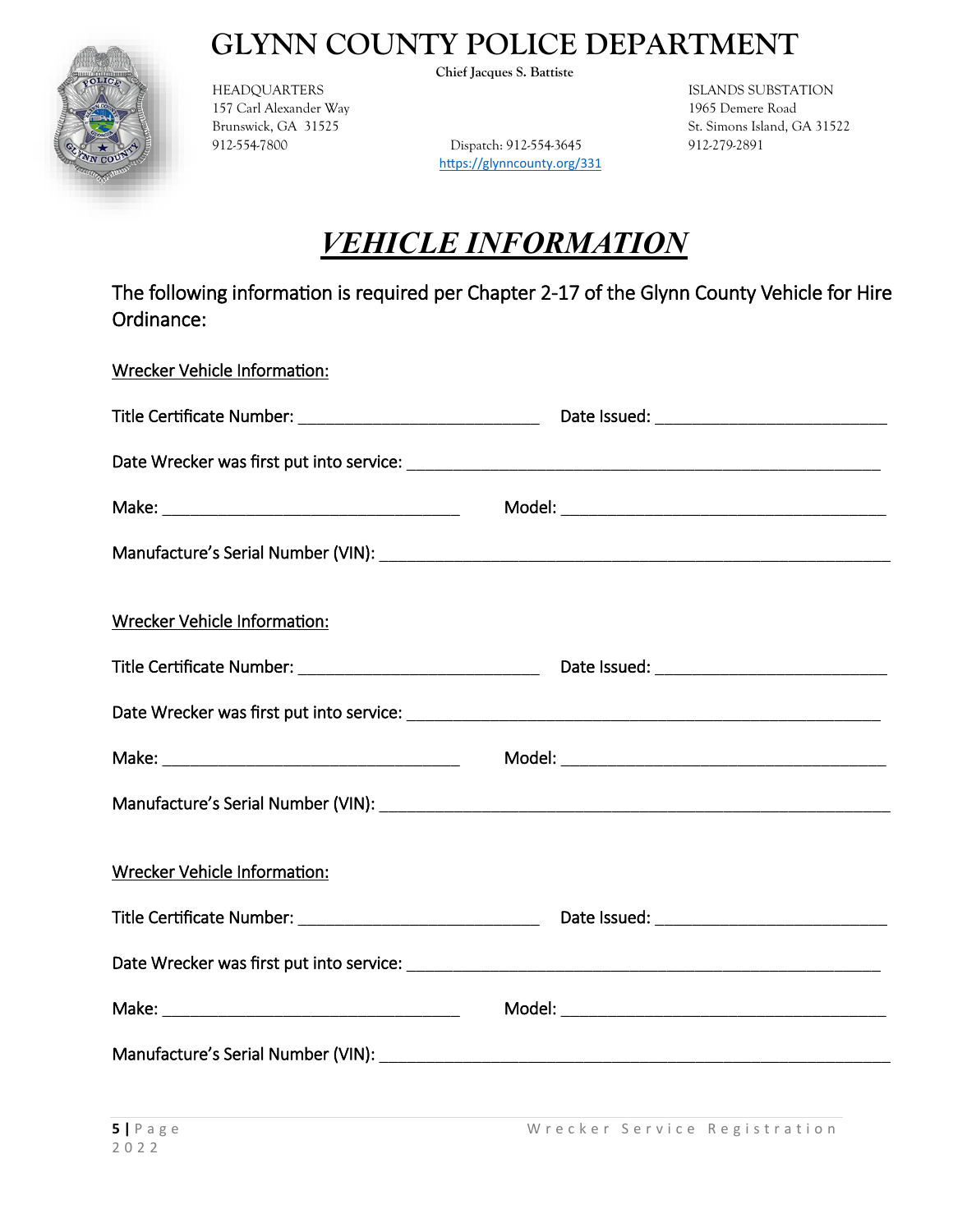

157 Carl Alexander Way 1965 Demere Road

**Chief Jacques S. Battiste** 

912-554-7800 Dispatch: 912-554-3645 912-279-2891 https://glynncounty.org/331

**ISLANDS SUBSTATION Brunswick, GA 31525** St. Simons Island, GA 31522

# *VEHICLE INFORMATION*

| Wrecker Vehicle Information:        |  |
|-------------------------------------|--|
|                                     |  |
|                                     |  |
|                                     |  |
|                                     |  |
| <b>Wrecker Vehicle Information:</b> |  |
|                                     |  |
|                                     |  |
|                                     |  |
|                                     |  |
| Wrecker Vehicle Information:        |  |
|                                     |  |
|                                     |  |
|                                     |  |
|                                     |  |